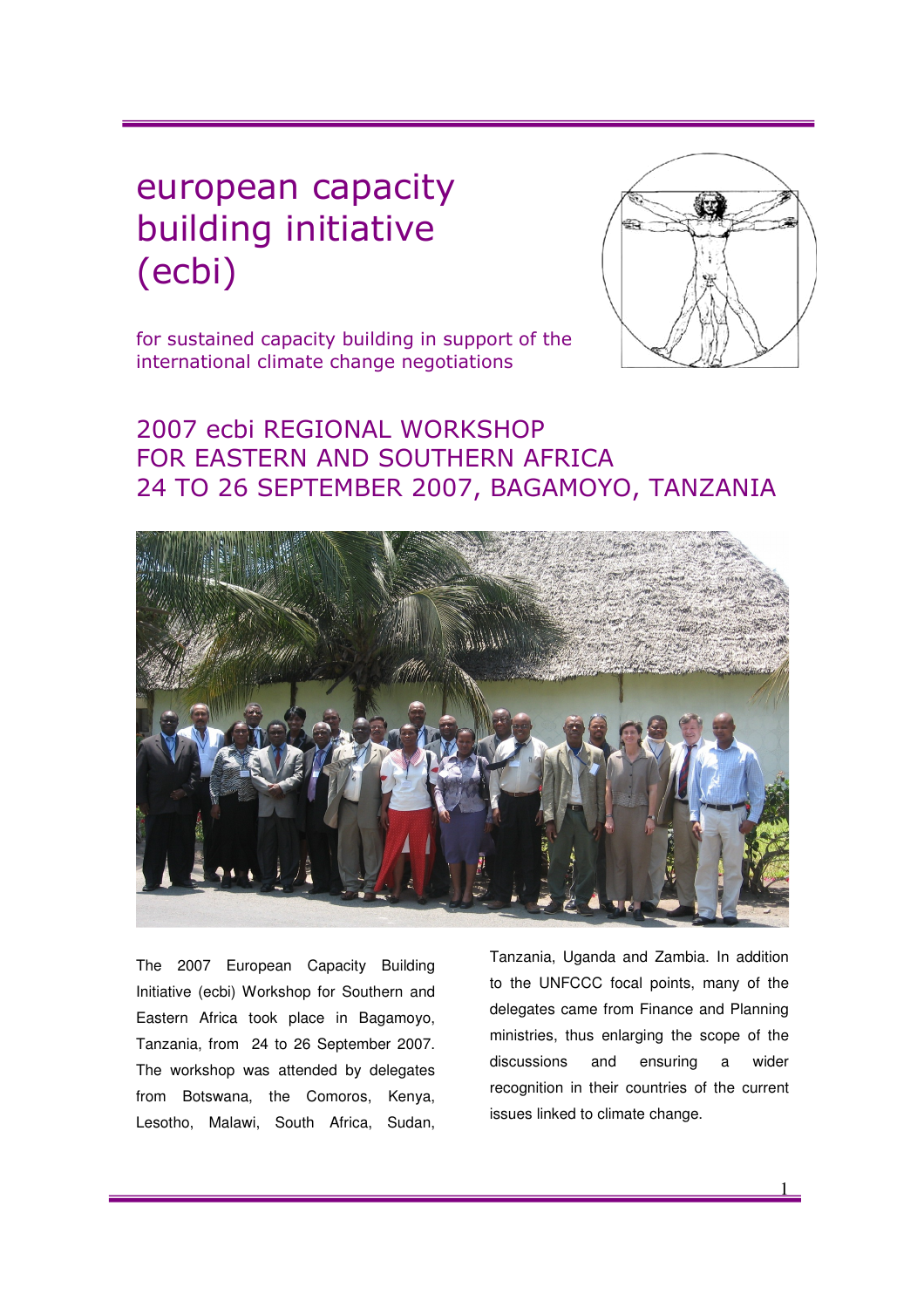Richard Muyungi, Assistant Director of Environment, Vice President's Office, Tanzania, welcomed the delegates on behalf of the host country. Four ecbi resource persons assisted with the workshop. As in the previous ecbi workshops, the emphasis was on eliciting informal but focused discussions between the participants. The overarching theme was preparing for the forthcoming UNFCCC meeting of the Parties (COP13 and COP/MOP3, Bali, December 2007). Delegates less familiar with the concepts underpinning the climate change debate were given an introductory talk. All were given a thorough overview of the issues on the COP- COP/MOP agendas. Senior participants then gave more detailed presentations about the key issues for African countries. A summary of the discussions and conclusions on these issues is given below.

#### **The post 2012 UN climate change regime**

It is expected that the meeting in Bali will mark the start of the actual UN negotiations on the post 2012 regime (so far, only preparative meetings and talks have taken place within the AWG1 and the Dialogue2). A consensus is emerging that the new regime should be in place by 2009 latest. The three coming years will therefore be crucial to the shaping of the regime, and will give developing countries a window of opportunity to assert their needs and make their opinions heard. Climate change will go on, and will affect all of them, in particular the poorest. The negotiations will be held in the light of the urgency signaled by the IPCC's Fourth Assessment Report (AR4). The AR4 concluded that there is now a very strong certainty that the substantial changes in climate parameters observed in the last decade of the 100 previous years are to be attributed to rising greenhouse gas (GHG) concentrations in the atmosphere.

Participants noted that currently, the drivers of the process towards a post 2012 regime in the G77 are: AOSIS (who played a strong role in defending the SIDS' interests); the LDCs (who have become more effective); and the African Group (who needs to engage as much as possible). The EU is the main actor among the Annex I Parties. Some initiatives outside the UN framework are promising for the longer term: in the US, the states and cities are taking steps to curb emissions in the absence of action by the Federal administration.

In view of their substantial and increasing emissions, the major developing country emitters need to become engaged in the process and make efforts towards mitigation. Even though it is highly improbable that emission targets for any NAI Parties will be agreed, the AI will want these Parties integrated in the future regime in other ways, some of which had been discussed at the recent ecbi Oxford Seminar: for example achieving emissions reductions through the adoption of climate

 1 Ad Hoc open ended Working Group on Further Commitments for Annex I Parties

<sup>2</sup> Dialogue on long-term cooperative action to address climate change by enhancing implementation of the Convention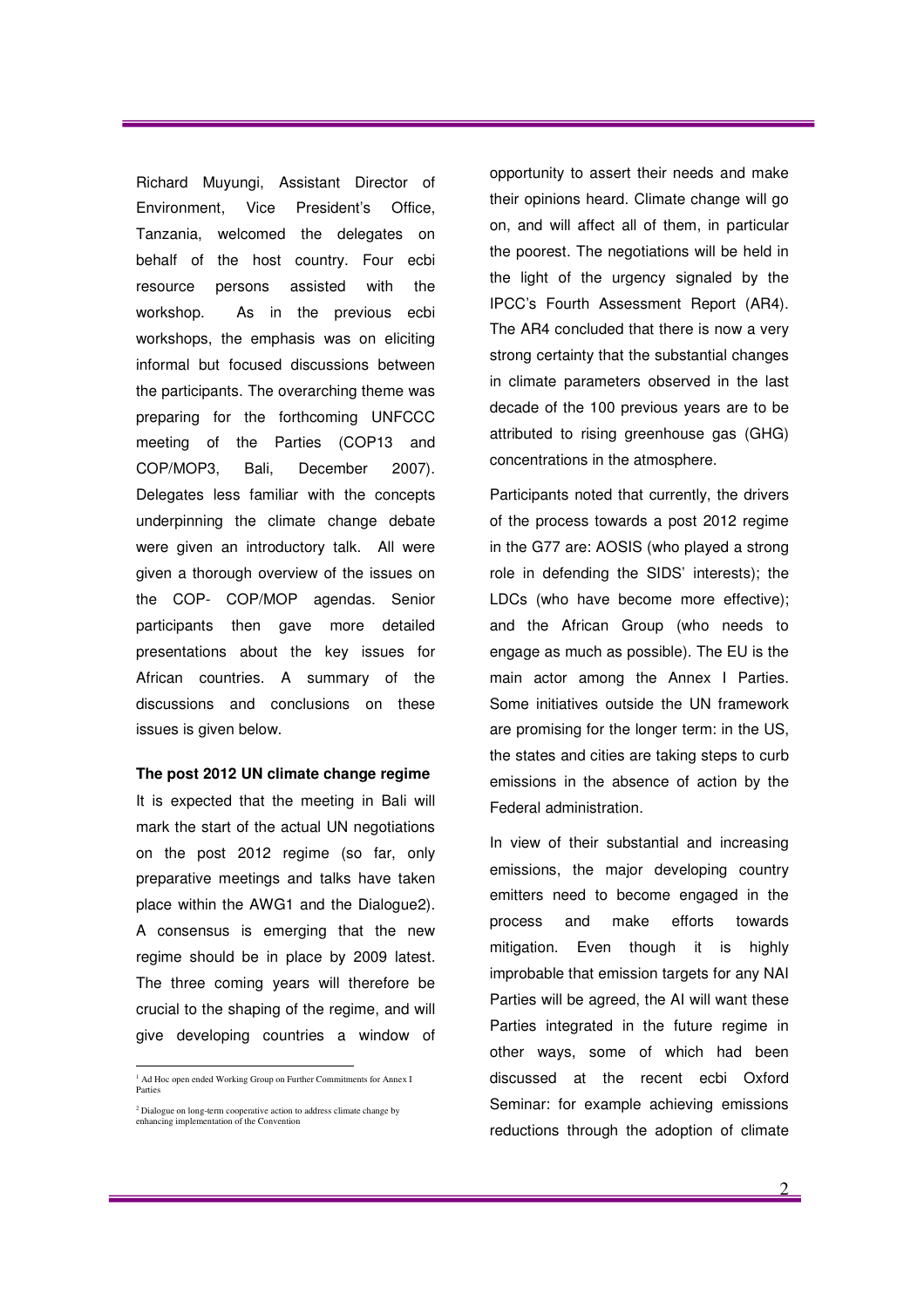friendly sustainable development policies. The Oxford Fellows also suggested a possible differentiation of developing countries' roles according to their emissions.

For the developing countries, it is crucial that an adequately financed framework for adaptation and technology transfer (including adaptation technology) is part of the new regime. This is particularly important for vulnerable countries (mainly the LDCs and the African countries) whose adaptation needs will be high and who so far have had little or no access to CDM projects. These countries need to negotiate from a position of knowledge and strength; their demands need to be used to get concessions not only from AI Parties but also from large emitters among the G77.

#### **Adaptation Funding**

According to a recent review by the UNFCCC secretariat on financial and investment flows, the needs for adaptation funding will amount to 28 to 67 bn USD in 2030. Present funds based on donations from rich countries won't suffice: the GEF's Strategic Priority for Adaptation (SPA), the Least Developed Countries Fund (LDCF) and the Special Climate Change Fund (SCCF) now stand at a total of USD 225m (including pledges). Moreover, these funds based on voluntary donations from rich countries; disbursements are made through the GEF. The Adaptation Fund, on the other hand, is made up of the share of proceeds of transactions under the CDM (the 'adaptation levy') which have been 'earned'

in and by developing countries as well as by the investors in such projects. Its potential has been estimated at USD 425m through 2012, but this depends on current and future CDM (at present data, it holds he equivalent of USD 35m). However, the AF could dwarf all other adaptation funds, especially if the adaptation levy was to be extended to other carbon transactions (JI, ET). The AF's governance is therefore of utmost importance to developing countries in need of adaptation funding.

The participants recalled that at Nairobi in 2006, COP/MOP2 agreed on principles, modalities and some governance criteria for the Adaptation Fund; in May 2007, SBI 26 agreed on eligibility criteria, priority areas and monetizing the share of proceeds. Importantly, COP/MOP decided that the AF 'should operate under the authority and guidance of and be accountable to the COP/MOP'. The institutional arrangements are still under discussion (and will hopefully be decided upon at COP/MOP3). At the Oxford Seminar, the Fellows expressed clear preference for the fund to be managed by a 'stand-alone' operating entity other than the GEF and an expert executive body; a decision-making format should be established that genuinely guarantees the authority of the COP/MOP over the Fund. They proposed that the AF executive body be made up of financial and adaptation experts chosen by the COP/MOP and operating in their personal capacity. The day-to-day running of the AF could then be delegated to a Secretariat either housed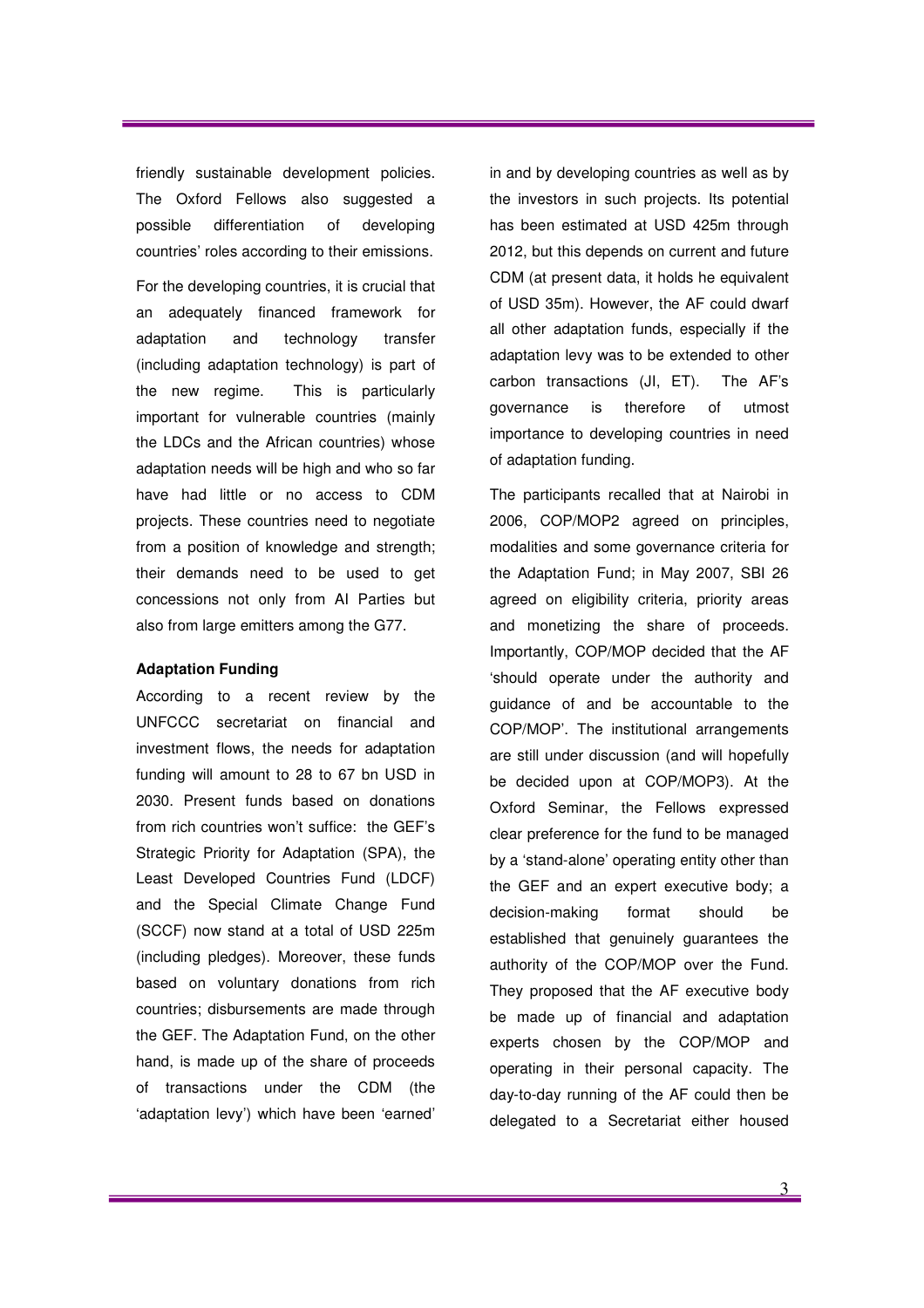within an existing organisation or even set up as a separate entity.

The participants took note with great interest of the Fellows' conclusions. They also noted that developing countries had for some time expressed misgivings at the possibility of the AF being managed by the GEF, as experience so far has shown that this results in favoring mitigation projects in the larger countries.

#### **Technology Transfer**

The participants heard a presentation about what contributes to the value and effectiveness of technology transfer (TT). Among those was the replacing the 'linear pattern' of invention  $\Rightarrow$  innovation  $\Rightarrow$ adoption => diffusion by a more iterative and interactive process that take into account cultural factors and local circumstances. So far, TT has focused on mitigation technologies and a North-South transfer. The Nairobi Work Programme on adaptation calls for the 'promotion, the development and dissemination of methods and tools for assessment and improvement of adaptation planning, measures and actions'. The view was expressed that adaptation technology was less easy to transfer, as it was more diffuse; a South-South transfer would be most appropriate to the needs.

There are calls for the post-2012 UNFCCC regime to include legally binding instruments on TT (including adaptation technology) and for a 'Technology Development & Transfer Board' to be created. Funding for TT – together with adaptation funding- is a key demand from developing countries. Innovative ways of funding TT will need to be created, as the main stumbling block so far has been the intellectual property rights mostly held by first world private sector.

#### **Reduction of Emissions from Deforestation in Developing Countries (REDD)**

Land use & land use change (LULUCF) accounts for 20%+ of total global carbon emissions and for most carbon emissions in low-income countries. Work is ongoing within UNFCCC to identify approaches towards stimulating action to reduce emissions from deforestation in developing countries (REDD). It is suggested that the range of policy approaches and positive incentives for REDD is to be examined in the context of the discussions on the future climate change regime.

Participants discussed options, one of which is to include REDD projects in the CDM. It was pointed out that the technicalities surrounding this option are intricate and require a lot of data to be collected. Moreover, there is concern about REDD credits 'swamping' the carbon market. Another option is to establish a specific fund (forest retention fund? stabilization fund?) to provide incentives for preserving forests. The negotiations on the REDD issue will be complicated by the fact that it cuts across all negotiating groups.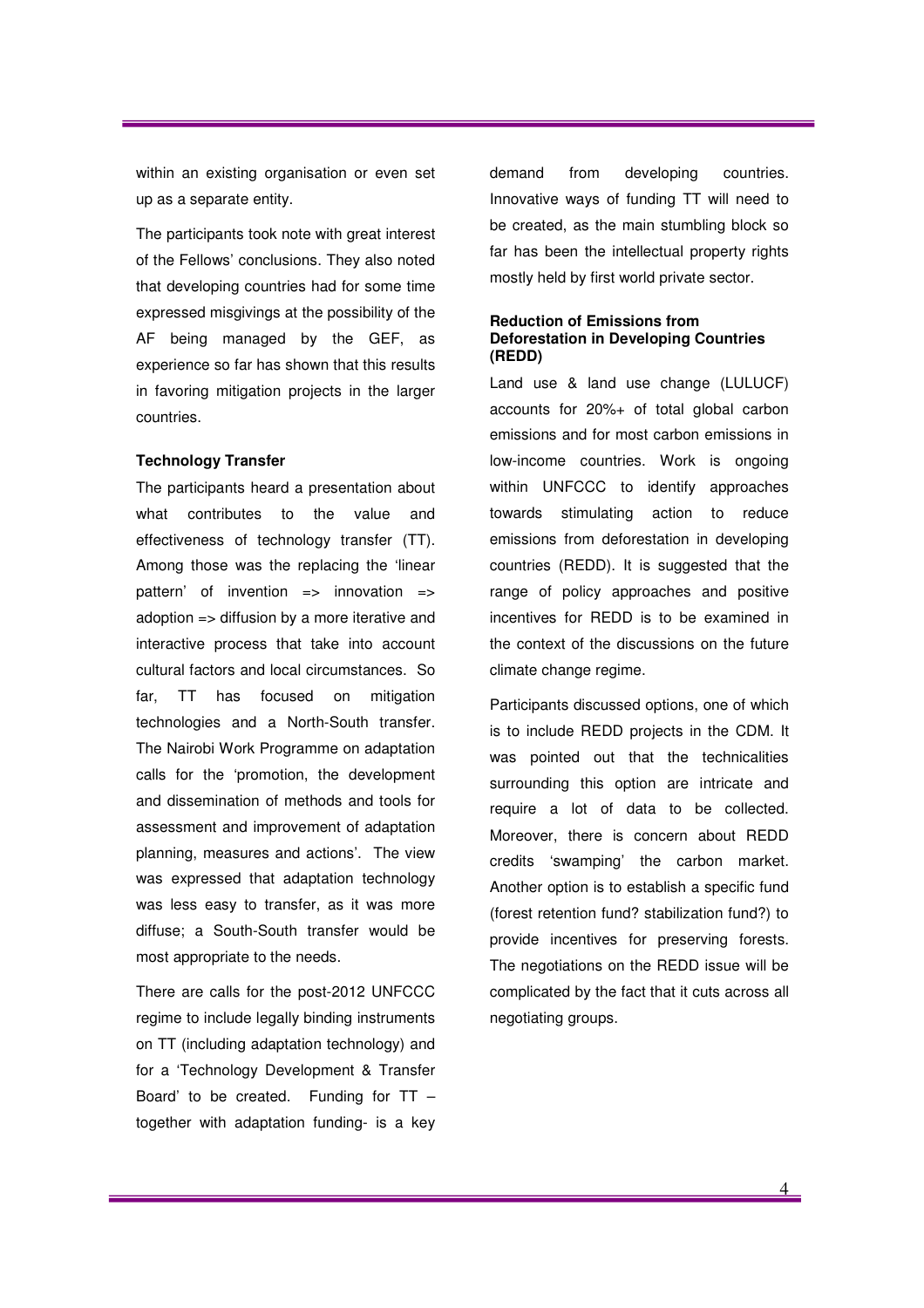### **The CDM**

Participants noted that experience with the CDM now exists (methods are in place and continue to be developed) and that opportunities are attractive for big emitters. However, problems remain, in particular for LDCs and SIDS: costs are prohibitive for small projects; partly because of that, there is no fair geographical distribution of projects; the most vulnerable countries are left out.

It is important to use the opportunity provided by the post 2012 regime to 'reform' the CDM. Different options were suggested: one was to emphasize the Sustainable Development criteria provided for by Art 12 of the Kyoto Protocol. Another was to make conditions imposed on small CDM projects less stringent, while keeping the value and tradeability of CERs intact. Both options might be assisted by the setting up of a CDM Fund for smaller, SD based projects. Options under discussion included

programmatic CDM (growing number of projects over time); bundling (a number of projects – one time); policy (using policy approaches to addressing/implementing CDM) and benchmarking

#### **Conclusions of the Workshop**

Participants acknowledged the ecbi's continuing valuable assistance in helping them prepare for important negotiations. The present workshop had been specially valuable to participants from ministries other than those involved in the UNFCCC process, for most of whom it had been a first contact with climate change related issues. They now better understood the need for cross-ministerial involvement and were more aware of the resource implications of the climate change issue- both nationally and internationally. They were looking forward to disseminating the information in their ministries and if possible, across the administration.